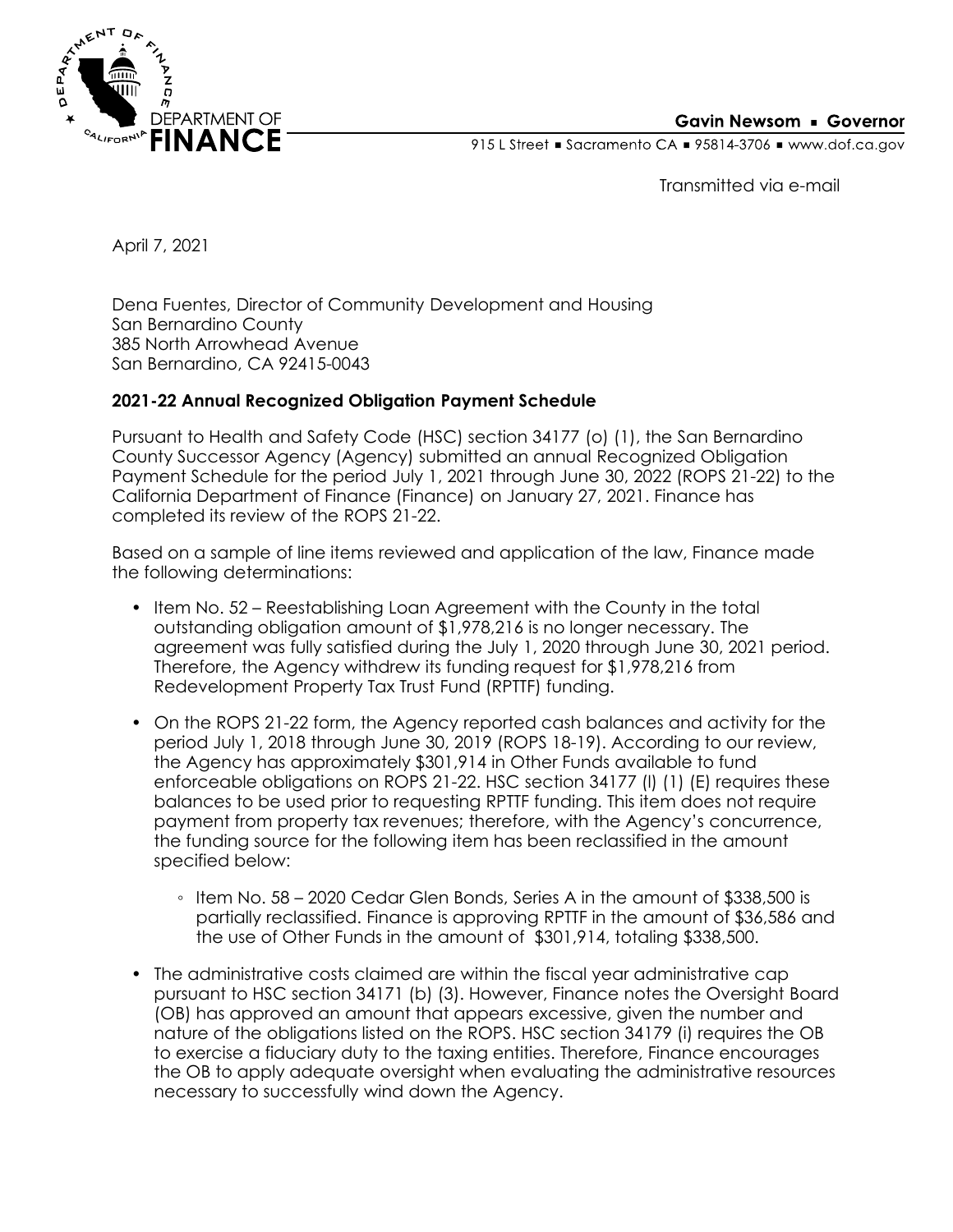Dena Fuentes April 7, 2021 Page 2

Pursuant to HSC section 34186, successor agencies are required to report differences between actual payments and past estimated obligations (prior period adjustments) for the ROPS 18-19 period. The ROPS 18-19 prior period adjustment (PPA) will offset the ROPS 21-22 RPTTF distribution. The amount of RPTTF authorized includes the PPA resulting from the County Auditor-Controller's review of the PPA form submitted by the Agency.

The Agency's maximum approved RPTTF distribution for the reporting period is \$4,731,136, as summarized in the Approved RPTTF Distribution table (see Attachment).

RPTTF distributions occur biannually, one distribution for the July 1, 2021 through December 31, 2021 period (ROPS A period), and one distribution for the January 1, 2022 through June 30, 2022 period (ROPS B period), based on Finance's approved amounts. Since this determination is for the entire ROPS 21-22 period, the Agency is authorized to receive up to the maximum approved RPTTF through the combined ROPS A and B period distributions.

Except for the adjusted items, Finance does not object to the remaining items listed on the ROPS 21-22. If the Agency disagrees with our determination with respect to any items on the ROPS 21-22, except items which are the subject of litigation disputing our previous or related determinations, the Agency may request a Meet and Confer within five business days from the date of this letter. The Meet and Confer process and guidelines are available on our website:

## [http://dof.ca.gov/Programs/Redevelopment/Meet\\_And\\_Confer/](http://dof.ca.gov/Programs/Redevelopment/Meet_And_Confer/)

The Agency must use the RAD App to complete and submit its Meet and Confer request form.

Absent a Meet and Confer, this is our final determination regarding the obligations listed on the ROPS 21-22. This determination only applies to items when funding was requested for the 12-month period. If a determination by Finance in a previous ROPS is currently the subject of litigation, the item will continue to reflect the determination until the matter is resolved.

The ROPS 21-22 form submitted by the Agency and this determination letter will be posted on our website:

## <http://dof.ca.gov/Programs/Redevelopment/ROPS/>

This determination is effective for the ROPS 21-22 period only and should not be conclusively relied upon for future ROPS periods. All items listed on a future ROPS are subject to Finance's review and may be adjusted even if not adjusted on this ROPS or a preceding ROPS. The only exception is for items that have received a Final and Conclusive determination from Finance pursuant to HSC section 34177.5 (i). Finance's review of Final and Conclusive items is limited to confirming the scheduled payments as required by the obligation.

The amount available from the RPTTF is the same as the amount of property tax increment available prior to the enactment of the redevelopment dissolution law. Therefore, as a practical matter, the ability to fund the items on the ROPS with property tax increment is limited to the amount of funding available to the Agency in the RPTTF.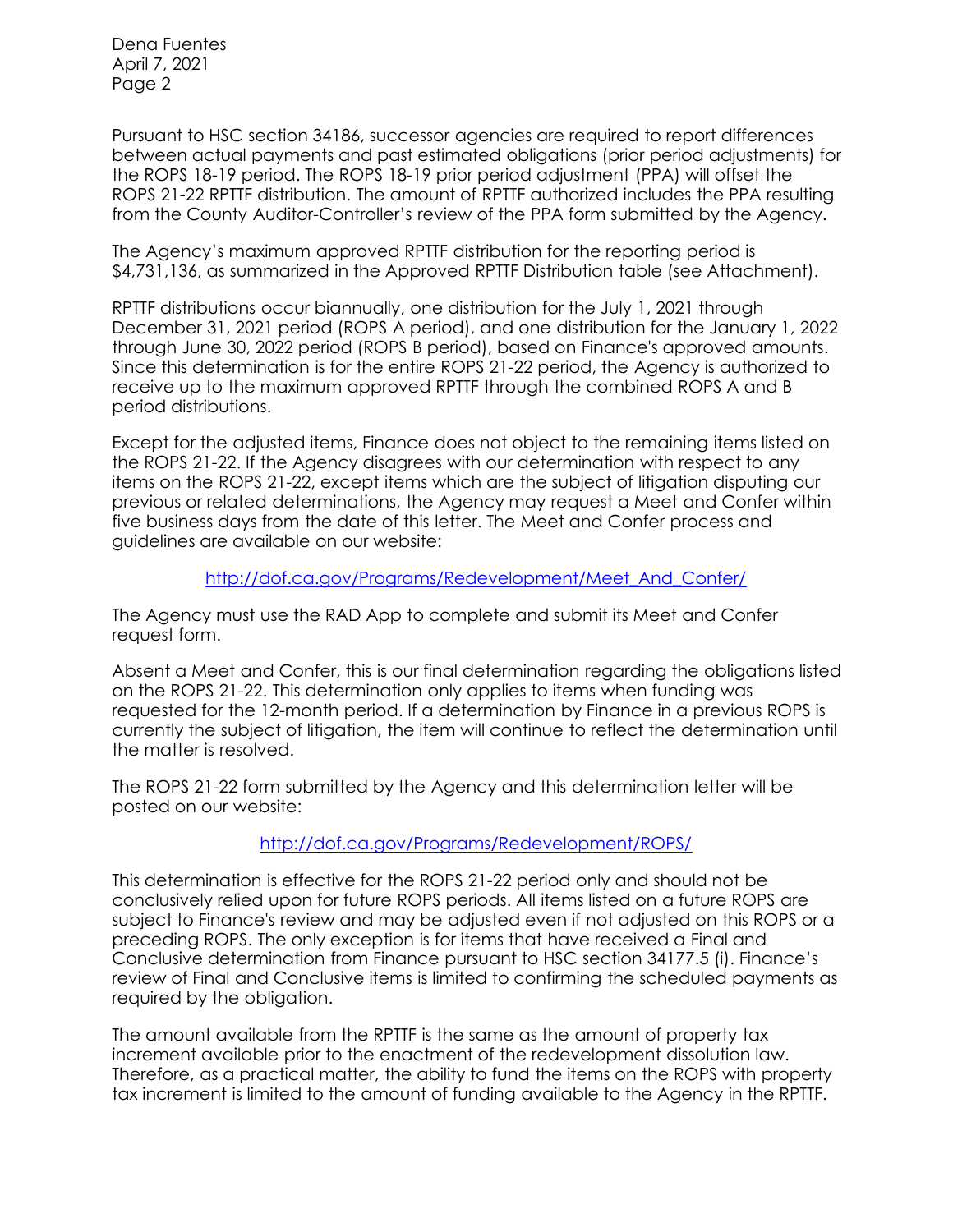Dena Fuentes April 7, 2021 Page 3

Please direct inquiries to Anna Kyumba, Supervisor, or Michael Barr, Staff, at (916) 322-2985.

Sincerely,

Chemp S. McCornick

JENNIFER WHITAKER Program Budget Manager

cc: Gary Hallen, Deputy Director of Community Development and Housing, San Bernardino County Linda Santillano, Chief Deputy, Property Tax, San Bernardino County